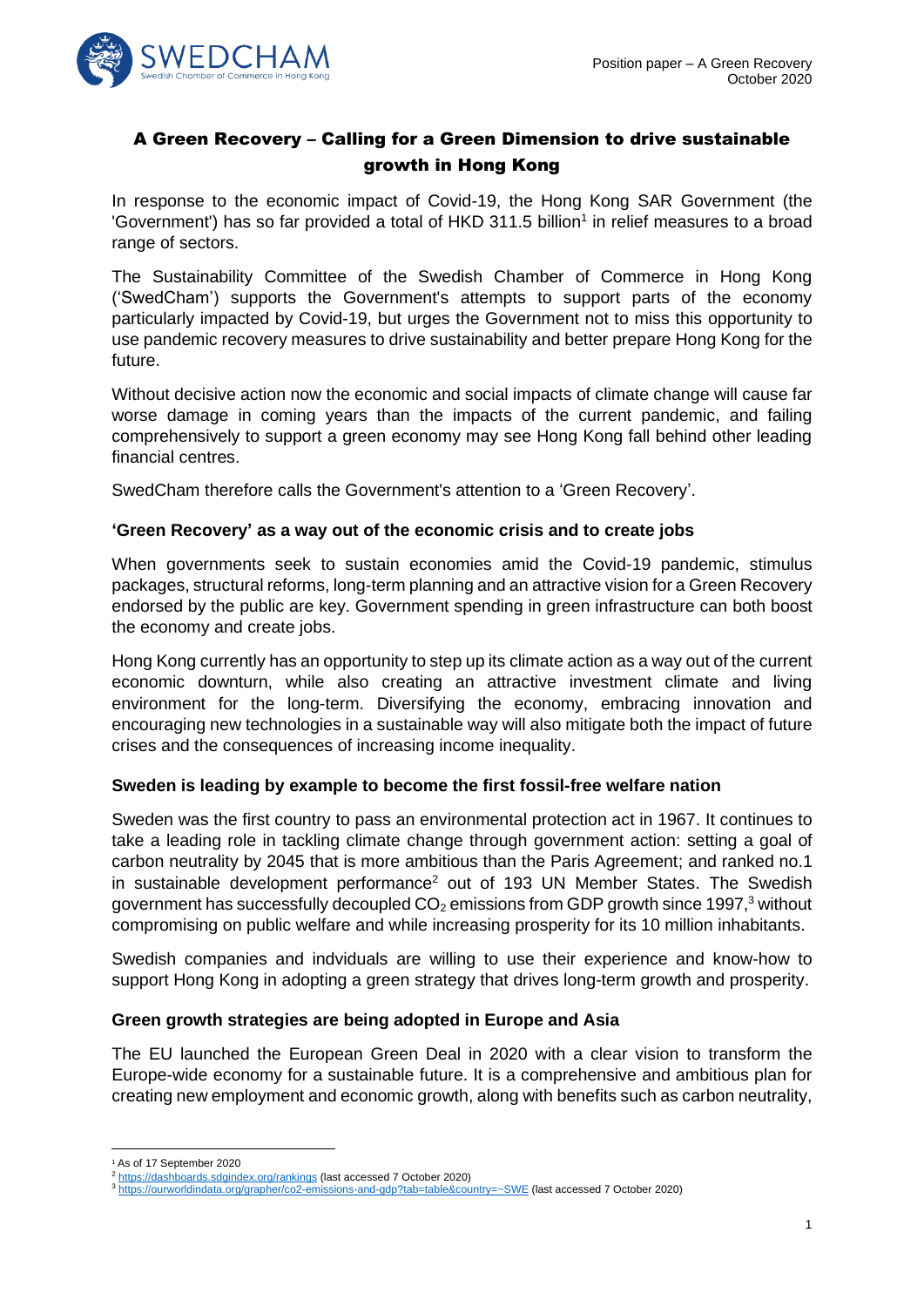

energy efficiency, food security, preserved biodiversity and clean air – a transition that will be enabled by mobilizing EUR 1 trillion for sustainable investments.

Asian economies are also driving sustainable agendas: South Korea announced the USD 60 billion Green New Deal in April 2020 as part of a national strategy to remodel South Korean society towards net-zero emissions by 2050. Investments in the next five years would create 659,000 jobs, focusing on building smart cities and eco-friendly infrastructure and promoting low-carbon industries and renewable energy production.

A similar green transition can be achieved in Hong Kong, channeling public and private investments to accelerate the development of green infrastructure and climate change adaptation assets.

### **Swedish companies and competence can facilitate a green recovery in Hong Kong**

SwedCham's Business Climate Survey in 2020 showed that Swedish companies in Hong Kong are actively working to promote sustainability across a broad range of industries, but consider there to be insufficient Government leadership in driving the sustainability agenda.<sup>4</sup>

SwedCham's Sustainability Committee proposes that the Government focus further attention on the following six priority areas*:*

### Energy transition and decarbonization

*Sweden is leading the way towards a low-carbon economy – it already has the lowest share of fossil fuels in its primary energy supply and the second-lowest CO<sup>2</sup> emissions per GDP and per capita among IEA member countries.<sup>5</sup> Almost half of Sweden's energy production now comes from renewable sources and Sweden aims to have 100% renewable electricity generation by 2040 by continuing the expansion of hydro, nuclear, and wind power.*

- **Enact a decarbonization plan in the law.** Hong Kong's Climate Action Plan needs a bolder decarbonization strategy for the production and use of energy, supported by regulation, economic and fiscal measures. This plan should be enacted in the law, similar to climate laws that legally commit the Swedish government and European Commission to achieve net-zero emissions by 2045 and 2050 respectively. Sweden has successfully adopted market-based policies such as emissions trading and carbon taxation to decarbonize the energy sector and promote renewable energy across several sectors. Another key factor for maintaining the Swedish electricity supply is the regional power market, in which Sweden is a large net exporter of electricity to its Nordic and Baltic neighbours.
- **Invest in renewables and modernize the electricity grid.** The IEA recommends measures to expand and modernize electricity grids to reduce high-cost disruptions, improve the integration of renewables, and enable demand-side response and crossborder trade, as part of governments' recovery plans to boost growth and create new jobs. <sup>6</sup> A USD 10 million investment would create 75 jobs in renewable energy (wind, solar, bioenergy, geothermal, hydro) or 77 jobs in energy efficiency (industrial, smart grid, mass transit), compared to 27 jobs created by equivalent spending in fossil fuels (oil, gas and coal), according to a McKinsey report on green recovery stimulus.<sup>7</sup>

<sup>6</sup> <https://www.iea.org/reports/sustainable-recovery/evaluation-of-possible-recovery-measures#abstract> (last accessed on 7 October 2020) <sup>7</sup> [https://www.mckinsey.com/business-functions/sustainability/our-insights/how-a-post-pandemic-stimulus-can-both-create-jobs-and-help-the-](https://www.mckinsey.com/business-functions/sustainability/our-insights/how-a-post-pandemic-stimulus-can-both-create-jobs-and-help-the-climate)

<sup>4</sup> [www.swedcham.com.hk/wp-content/uploads/2020/10/Team-Sweden-in-Hong-Kongs-Business-Climate-Survey-report-2020.pdf](http://www.swedcham.com.hk/wp-content/uploads/2020/10/Team-Sweden-in-Hong-Kongs-Business-Climate-Survey-report-2020.pdf) (last accessed on 8 October 2020)

<sup>5</sup> <https://www.iea.org/countries/sweden> (last accessed on 7 October 2020)

[climate](https://www.mckinsey.com/business-functions/sustainability/our-insights/how-a-post-pandemic-stimulus-can-both-create-jobs-and-help-the-climate) (last accessed on 7 October 2020)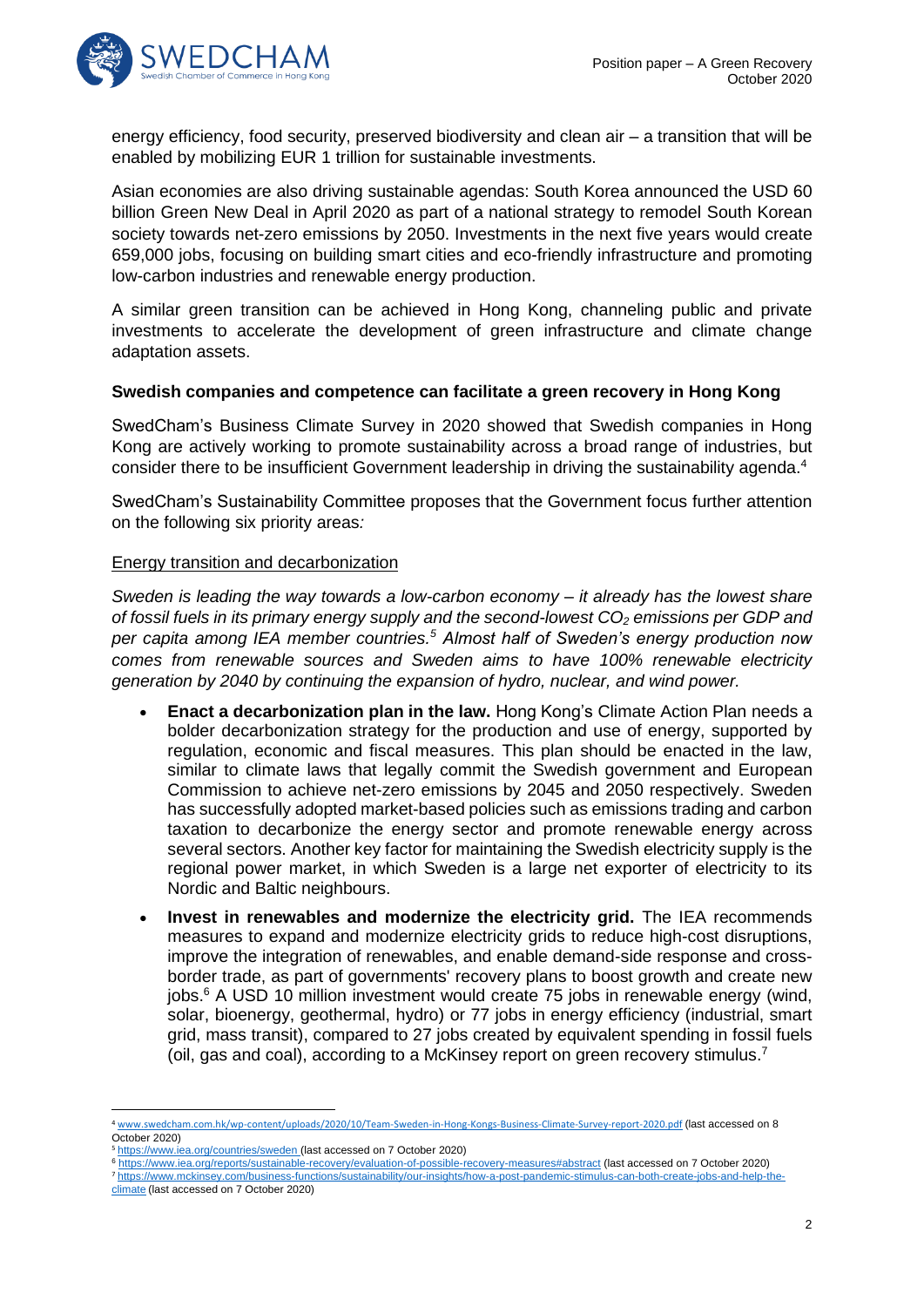

**Renovate and retrofit buildings.** There is a clear benefit for Hong Kong to upgrade energy-efficiency in buildings (through HVAC<sup>8</sup> systems, appliances, insulation) to reduce operational costs, and to install solar panels on a larger scale, since buildings account for more than 90% of electricity consumption in Hong Kong. <sup>9</sup> According to IEA, retrofitting buildings and improving energy efficiency would create the largest amount of new jobs. Installing smart HVAC systems and replacing inefficient cooling systems could be implemented relatively quickly and, in some cases, have a shorter payback period than other measures.<sup>10</sup> As an example, Japan's stimulus package allocated USD 74 million in subsidies to energy-efficient renovation of public spaces.

# **Transportation**

*Sweden has been working actively to decarbonize the transport sector for decades and a number of transport operators have already managed to fully decarbonize their fleets. <sup>11</sup> In addition Sweden was one of the first countries to run carbon neutral public transport fleets in several cities, and since 2018 its capital, Stockholm, has boasted one of the largest carbon neutral bus fleets in the world. <sup>12</sup> Sweden is now preparing to continue its work on decarbonization targetting a reduction of transport emissions by 70% from 2010 to 2030, by further expanding the scope of its work in transportation. 13*

*The lesson drawn from the Swedish efforts is that three factors are of utmost importance:*

• **Adopt a common vision** for what the Hong Kong transport system of the future should look like. We welcome the vision proposed by Civic Exchange:

*By 2050 Hong Kong's transport system, encompassing both the flows of people and goods, will be a force for good – enabling world class quality of life, economic opportunity, and an inclusive and equitable society. Vehicles in all categories will emit no tail-pipe emissions, produce a minimum of noise and vibrations, and offer worldleading comfort, coverage, and affordability. The transportation system will also be a key enabler of Hong Kong's long-term journey to a carbon neutral society by enabling a shift away from fossil fuel sources.<sup>14</sup>*

- **Set the right targets to achieve that vision.** Targets for the transport sector, in respect of air pollution and carbon dioxide emissions need to be set according to public health concerns and a 2050 net-zero carbon objective respectively. In order for stakeholders to cope with aggressive target setting, these targets need to be set early and planned for the long-term to allow industry and users to adapt and plan ahead.
- **Create the partnerships needed for change.** Due to the large-scale nature of the change needed, the fact that investments need to be locked-in, and the multistakeholder make-up of the transportation system, meaningful changes cannot happen on their own through traditional market mechanisms. Each individual mode of transport needs its own task-force and multi-stakeholder groups in order to plan, test, implement, and achieve the transition to a sustainable transport system.

Recycling and waste management

<sup>8</sup> Heating, Ventilation and Air Conditioning

<sup>9</sup> [https://bec.org.hk/files/images/Resource\\_Centre/Publications/Investing\\_in\\_Buildings\\_Energy\\_Efficiency.pdf,](https://bec.org.hk/files/images/Resource_Centre/Publications/Investing_in_Buildings_Energy_Efficiency.pdf) section 1.3 (last accessed on 7 October 2020)

<sup>10</sup> <https://www.iea.org/reports/sustainable-recovery/evaluation-of-possible-recovery-measures#abstract> (last accessed on 7 October 2020) <sup>11</sup> <http://fossilfritt-sverige.se/utmaningar/transportutmaningen/> (last accessed on 7 October 2020)

<sup>12</sup> <https://www.stockholmdirekt.se/nyheter/nu-ar-alla-sls-bussar-helt-fossilfria/reprid!DBHE1YFuyOkkXbkUuh8X2Q/> (last accessed on 7 October 2020)

<sup>13</sup> <http://fossilfritt-sverige.se/> (last accessed on 7 October 2020)

<sup>14</sup> <https://www.legco.gov.hk/yr19-20/english/panels/ea/papers/ea20200122cb1-336-18-e.pdf> (last accessed 7 October 2020)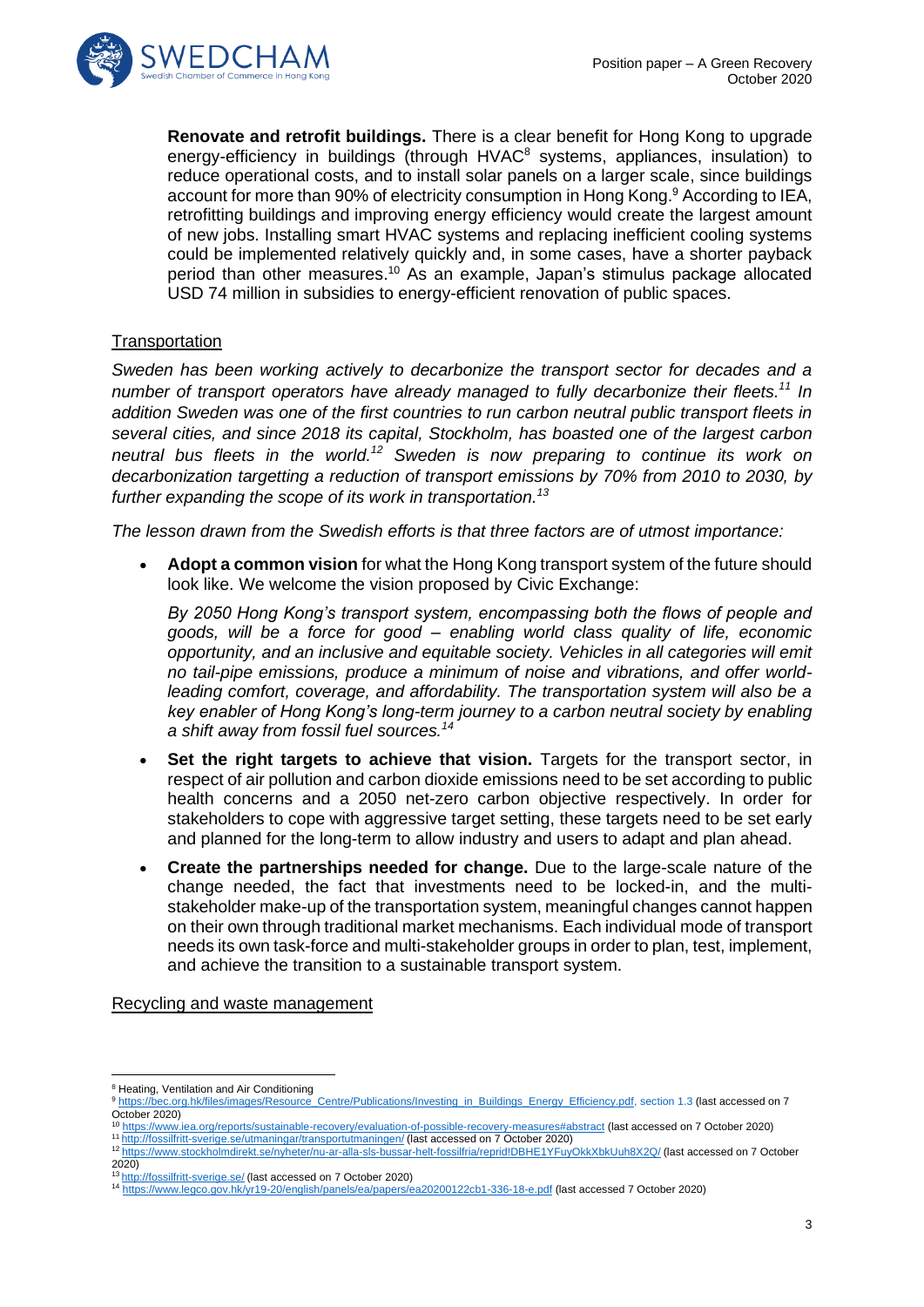

*Sweden has a world-leading waste management system for reducing, sorting, treating and recycling, and municipal waste to landfill is almost non-existent. This extensive and efficient system is based partly on public education and individual responsibility. Sweden is also a global leader in ʻwaste-to-energy': about 99% of all household waste is recycled or recovered as energy for district heating and electricity.<sup>15</sup> Treating waste as a resource has been key to fundamentally transforming the waste management system, for which Sweden offers innovative solutions and extensive know-how in both waste collection and recycling.* 

- **Adopt a circular economy**. Hong Kong has an alarming need for long-term waste management solutions to substitute its landfills which are near-saturated. The Covid-19 pandemic has further exacerbated the waste crisis, with increases in personal single-use waste, a detrimental impact on recyclers, and a delay to the crucial proposed waste charging scheme. Other countries are already actively adapting to the reality; Hong Kong also needs to do its part. Sweden has adopted a 'circular economy' approach which involves using products that can be reused completely and a 'cradleto-cradle' approach by which the end-of-life recycling process is a core focus of the initial design stage for new products.<sup>16</sup> In addition, the Swedish government has established a special advisory group that establishes groups of experts in priority areas to help make the circular economy a key functioning part of its overall policy. Investing in recycling instead of more landfills could also create three times more jobs – a study for the Australian Government concluded that for every 10,000 tonnes of waste, recycling creates 9.2 jobs while landfills create 2.8 jobs.<sup>17</sup>
- **Impose a recycling fee**. Taiwan has gone through a remarkable green transformation with a national development strategy aimed at revitalizing the economy while supporting environmental sustainability. Taiwan serves as a circular economy pioneer with a successfully implemented recycling program, boasting a recycling rate of 55% (higher than Sweden at 48%, and Hong Kong at 37%). <sup>18</sup> The "4-in-1 recycling programme" involves government, manufacturers, consumers and licensed recycling enterprises all taking an active part in the process.<sup>19</sup> Manufacturers and importers have to pay a recycling fee to the Taiwan Environmental Protection Administration (EPAT) and must offer to collect waste from consumers for recycling. The recycling fees contribute to the Recycling Fund, which subsidizes collection and recycling by licensed enterprises. Since the launch of Taiwan's "Pay As You Throw" and "Extended Producer Responsibility" schemes, waste generation per capita in Taipei has fallen 31% in 15 years and the recycling reforms have generated new commercial opportunities for Taiwanese companies.<sup>20</sup>
- **Waste for profit.** As one of the world's leading countries in waste management, South Korea has successfully allowed privately-run companies to collect waste and sell it for profit – with the government providing financial support. $^{21}$  In addition waste disposal and recycling policies are set by the Ministry of Environment, which has implemented policies banning both colored plastic bottles and PVC. <sup>22</sup> South Korea is also phasingout disposable cups and plastic straws, getting rid of these products completely by 2027.<sup>23</sup>

<sup>15</sup> <https://smartcitysweden.com/focus-areas/climate-energy-environment/waste-to-energy/> (last accessed on 7 October 2020)

<sup>16</sup> <https://sweden.se/nature/the-swedish-recycling-revolution/> (last accessed on 7 October 2020)

<sup>17</sup> <https://www.environment.gov.au/system/files/resources/5cc6a848-a93e-4b3f-abf7-fc8891d21405/files/waste-and-recycling-employment.doc>

<sup>(</sup>last accessed on 7 October 2020)

<sup>18</sup> <https://resource.co/sites/default/files/World%20Recycling%20League%20-%20Full%20Report%20-%20FINAL.pdf> (last accessed on 7 October 2020)

<sup>&</sup>lt;sup>19</sup> [https://recycle.epa.gov.tw/en/recycling\\_knowledge\\_01.html](https://recycle.epa.gov.tw/en/recycling_knowledge_01.html) (last accessed on 7 October 2020)

<sup>20</sup> <https://www.rapidtransition.org/stories/taiwans-transition-from-garbage-island-to-recycling-leader/> (last accessed on 7 October 2020)

<sup>21</sup> <https://www.nspackaging.com/analysis/best-recycling-countries/> (last accessed on 7 October 2020)

<sup>22</sup> [https://www.foodnavigator-asia.com/Article/2020/01/31/No-colour-no-PVC-South-Korea-bans-hard-to-recycle-plastic-materials-for-F-B-](https://www.foodnavigator-asia.com/Article/2020/01/31/No-colour-no-PVC-South-Korea-bans-hard-to-recycle-plastic-materials-for-F-B-packaging)

[packaging#](https://www.foodnavigator-asia.com/Article/2020/01/31/No-colour-no-PVC-South-Korea-bans-hard-to-recycle-plastic-materials-for-F-B-packaging) (last accessed on 7 October 2020) <sup>23</sup> [https://www.koreatimes.co.kr/www/nation/2018/09/371\\_255022.html](https://www.koreatimes.co.kr/www/nation/2018/09/371_255022.html) (last accessed on 7 October 2020)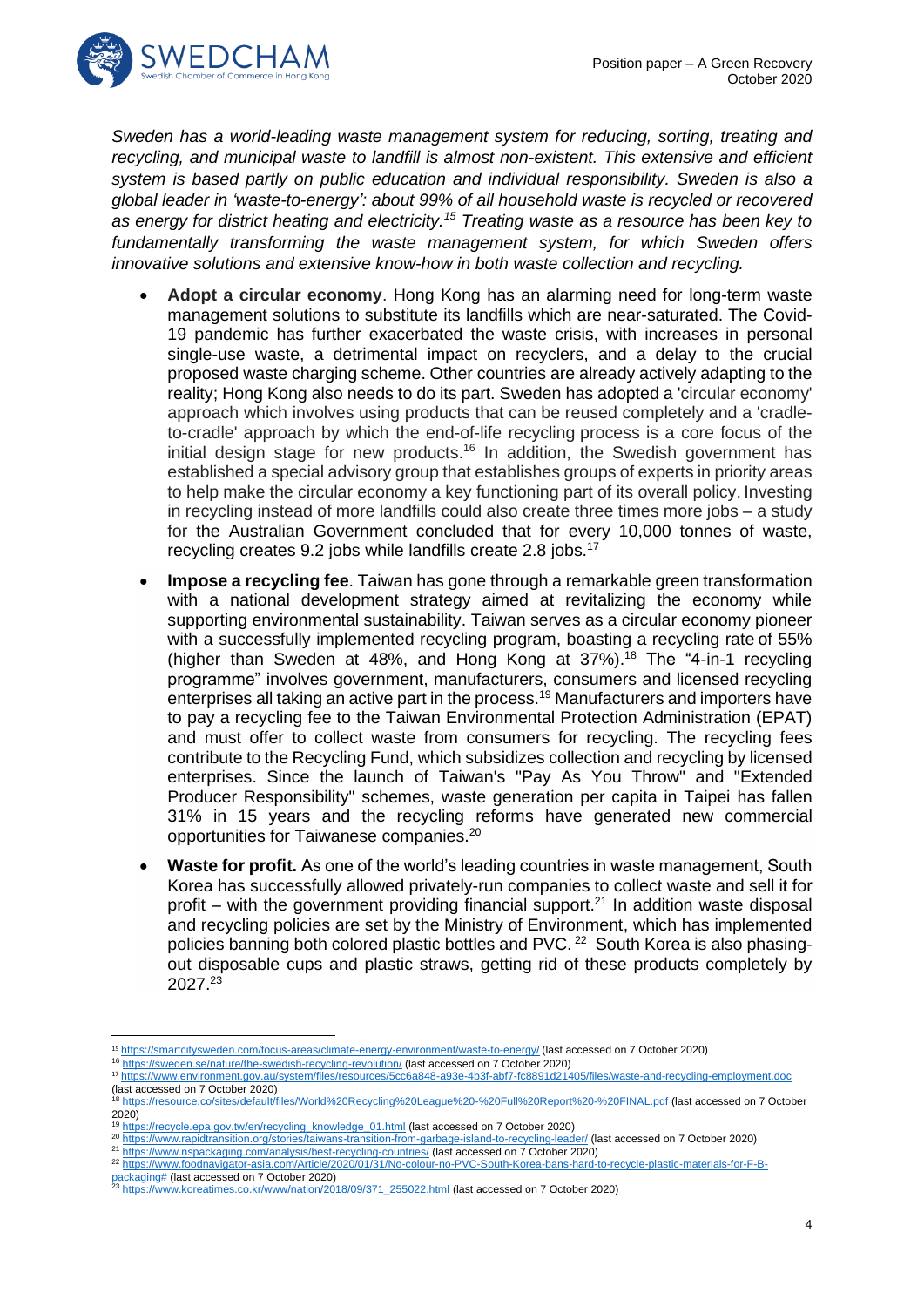

### Plastic waste

*SwedCham has been working actively since 2017 to raise awareness of the issue of plastic waste, engaging a multitude of stakeholders from the Government, academia, NGOs and the business community, as well as issuing a position paper calling for firm action to tackle the escalating problem of plastic waste.*<sup>24</sup> *SwedCham took the lead on this issue by initiating a pledge to eliminate plastic bottles and cups from the workplace, which nearly all of Swedish Chamber of Commerce member companies in Hong Kong, China and Singapore adopted.*

- **Reduce plastic waste and impose a tax on plastic bags.** The surge in take-away and delivery food during the current anti-Covid-19 measures has significantly increased the amount of plastic waste generated in Hong Kong. Hong Kong needs to implement more concrete, city-wide action to reduce plastic waste generated by the retail and food and beverage sectors in order to complement commitments already made by private actors. China, one of the world's biggest users of plastic has announced a ban on single-use straws by the end of 2020 and on non-degradable bags by 2022, while also taking a lead on innovative 'green' techniques such as Alibaba gamifying recycling and reduced use of plastic bags afross its platforms.<sup>25</sup> The Swedish policies of taxing all plastic bags and replacing plastics with biomaterial as a norm can serve as good initiatives for Hong Kong to adopt, but they require Government energy and incentives to take off fully. Taking a firm grip of the issue of plastic bags could also give Hong Kong the upper hand compared to other Asian cities such as Singapore, that practice a more relaxed approach to plastic bags while justifying the waste produced by claiming it is burned to produce energy.
- **Introduce a comprehensive PET bottle deposit scheme.** SwedCham welcomes the limited introduction in Hong Kong of reverse vending machines for PET bottles.<sup>26</sup> Making such a scheme comprehensive would be an effective and relatively low-cost intervention to increase PET bottle recycling rates in Hong Kong (which currently lie at less than 10%). Given the recent slump in PET prices, increasing the recycling rate will also require firm stimulus and guidance in order to prevent manufacturers simply increasing their usage of virgin PET. Sweden has a very effective, country-wide plastic bottle deposit scheme that rewards consumers for recycling. More action is needed on Producer Responsibility Schemes and effective recycling infrastructure to achieve widespread participation across Hong Kong.

# Financial sector

*Sweden is a front-runner in sustainable finance in many ways: financial institutions such as SEB and Nordea have led the green bond market; research institutes widely cover the topics of green and sustainable finance; the Swedish International Development Cooperation Agency, Sida, is exploring public-private partnerships for sustainable investing; and the Swedish government has been a pioneer in establishing best practice for sustainability and responsible business conduct, being the first country to mandate GRI reporting<sup>27</sup> for stateowned companies.*

• **Mobilize capital**. Sustainable finance, green investments and green bonds must be mobilized effectively to facilitate Hong Kong's green transition. Earlier this year, the EU Green Deal was introduced with an extensive investment plan and much-awaited

<sup>24</sup> <http://www.swedcham.com.hk/wp-content/uploads/2018/10/Position-Paper-SwedCham.pdf> (last accessed on 7 October 2020)

<sup>25</sup> <https://dailyfintech.com/2019/11/19/gamification-via-a-fintech-ecosystem-wins-a-un-global-climate-action-award/> (last accessed on 7 October

 $20\overline{2}0$ 

<sup>26</sup> <https://wgo.org.hk/scchkrvmeng/> (last accessed on 7 October 2020)

<sup>&</sup>lt;sup>27</sup> Global Reporting Initative – <https://www.globalreporting.org/> (last accessed on 7 October 2020)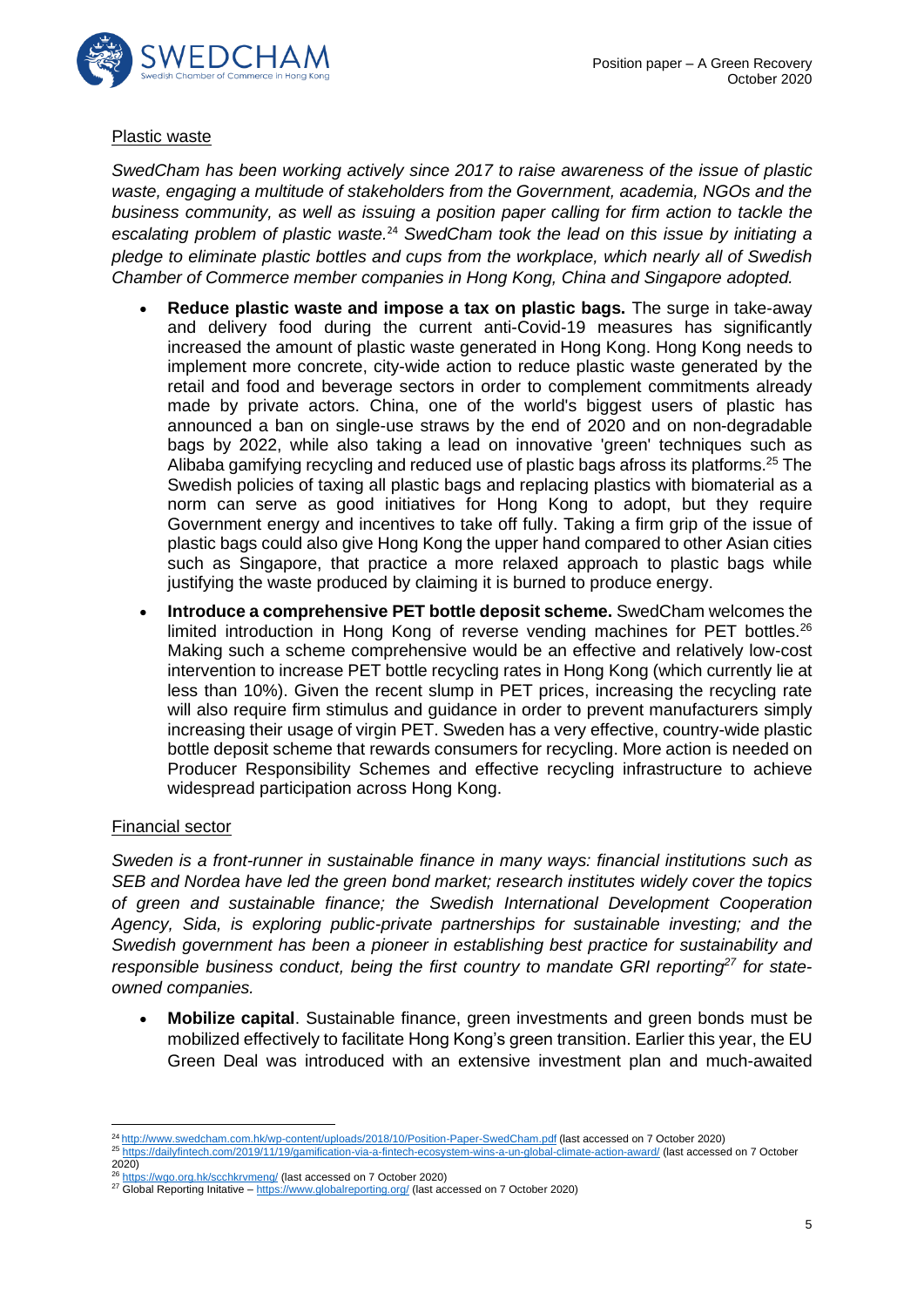

sustainable finance taxonomy regulation<sup>28</sup> – setting a milestone for how the financial system will support a green recovery going forward. Sweden has introduced a 'sovereign green bonds' framework<sup>29</sup> to finance a portfolio of expenditures that meet the highest green ambitions in line with the carbon-neutrality goal; in September 2020, the first sovereign green bond was issued, with proceeds to be allocated largely to maintenance and reinvestment of the railway system, especially fossil-free steel production.<sup>30</sup> Hong Kong's green bond framework from 2018 provides similar opportunities and should be reassessed and reinvigorated in light of the current economic conditions in order to target a green recovery.

• **Foster green equities**. Hong Kong has a unique chance to reinforce its standing as an international financial center by attracting environmental solutions and low-carbon companies to list directly on HKEX, as well as offering access to Chinese domestic Ashares through the Stock Connect program. Leading index providers have introduced climate change indices which will help to channel more investment into environmentally friendly and low carbon companies, such as MSCI's China-focused ʻMSCI China Climate Change Index'. 31

# Tourism sector

*Sweden's success in preserving nature has been underpinned by legal protections. Europe's first national park was introduced in Sweden in 1909, granting nature the strongest protection to preserve it for future generations. Sweden's access to its abundant nature (97% of land area is uninhabited<sup>32</sup>), is also constitutionally guaranteed through the universal right of public access to nature, called Allemansrätten. The concept of the land being open to everyone is deeply ingrained in the culture and creates a sense of collective stewardship and responsibility of the land.* 

• **Promote green tourism**. Hong Kong must consider carefully how to relaunch and future-proof its labor-intensive tourism industry, which is a pillar of the Hong Kong economy, beyond reactive immediate relief measures such as the *Green Lifestyle Local Tour Incentive Scheme*. A comprehensive tourism recovery plan should include new ʻsafe and clean' labels and digitalization (information apps, contact-less and selfservice facilities), in addition to rebuilding and promoting Hong Kong as a destination for green and nature tourism with an emphasis on outdoor activities and green trail destinations. Areas of nature and rural destinations can stimulate local tourism and act as a first recovery driver, since external demand for luxury hotels, business travel and conferences (dependent on international tourism) may take two or more years to recover fully, according to the OECD.<sup>33</sup> Sweden has implemented an eco-certification for tour operators using the 'Nature's Best' label, assuring that tour operators adhere to a strict code of conduct and that travelers make a positive contribution to the environment. As country parks and nature reserves cover 40% of Hong Kong's land area (compared to 10% in Sweden), there is enormous potential for Hong Kong to boost green tourism and thereby stimulate a faster, and more sustainable, economic recovery.

<sup>29</sup> <https://www.government.se/information-material/2020/06/swedens-sovereign-green-bond-framework/> (last accessed on 7 October 2020)

<sup>28</sup> [https://ec.europa.eu/info/business-economy-euro/banking-and-finance/sustainable-finance/eu-taxonomy-sustainable-activities\\_en](https://ec.europa.eu/info/business-economy-euro/banking-and-finance/sustainable-finance/eu-taxonomy-sustainable-activities_en) (last accessed on 7 October 2020)

<sup>30</sup> [https://www.riksgalden.se/en/press-and-publications/press-releases-and-news/press-releases/2020/swedens-sovereign-green-bond-sale-meets-strong](https://www.riksgalden.se/en/press-and-publications/press-releases-and-news/press-releases/2020/swedens-sovereign-green-bond-sale-meets-strong-demand/)<u>[demand/](https://www.riksgalden.se/en/press-and-publications/press-releases-and-news/press-releases/2020/swedens-sovereign-green-bond-sale-meets-strong-demand/)</u> and <u><https://www.stockholmsustainablefinance.com/sweden-issues-its-first-green-bond/></u> (both last accessed on 7 October 2020)<br><sup>31</sup> [https://www.msci.com/documents/10199/4b7e8a2a-5bfe-e2da-1c22-](https://www.msci.com/documents/10199/4b7e8a2a-5bfe-e2da-1c22-e9cb50c6b051?utm_source=esg&utm_medium=email&utm_campaign=esg-climate-change)

[e9cb50c6b051?utm\\_source=esg&utm\\_medium=email&utm\\_campaign=esg-climate-change](https://www.msci.com/documents/10199/4b7e8a2a-5bfe-e2da-1c22-e9cb50c6b051?utm_source=esg&utm_medium=email&utm_campaign=esg-climate-change) (last accessed on 7 October 2020)

<sup>32</sup> [https://sweden.se/nature/swedes-love-nature/#](https://sweden.se/nature/swedes-love-nature/) (last accessed on 7 October 2020) <sup>33</sup> <https://www.oecd.org/coronavirus/policy-responses/tourism-policy-responses-to-the-coronavirus-covid-19-6466aa20/#boxsection-d1e31> (last

accessed on 7 October 2020)